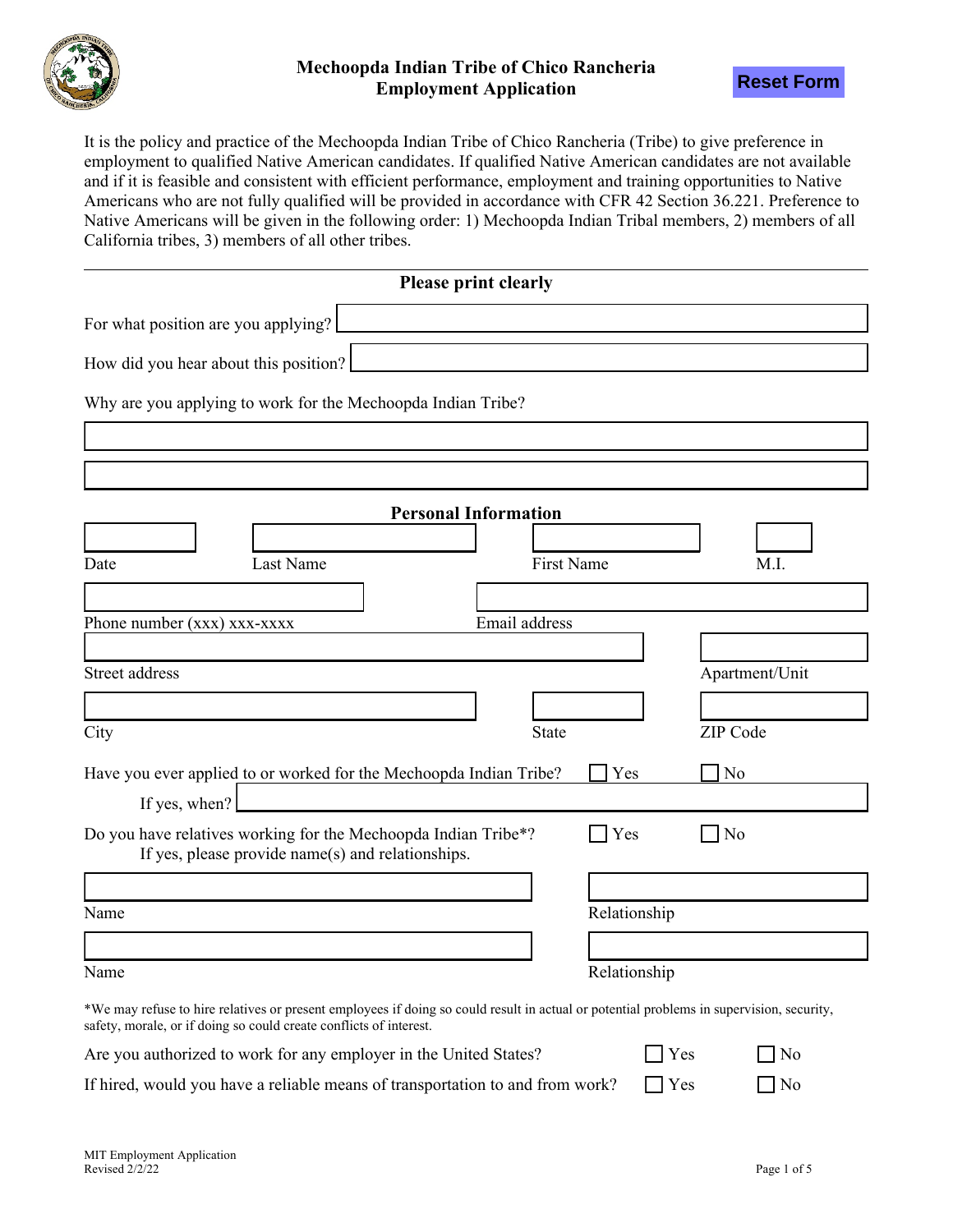| Are you at least 18 years old?<br>(If under 18, hire is subject to verification that you are of minimum legal age)                                                                                     | $\blacksquare$ Yes | l No              |
|--------------------------------------------------------------------------------------------------------------------------------------------------------------------------------------------------------|--------------------|-------------------|
| Are you an enrolled member/citizen of a Native American Tribe?<br>If yes, please attach a copy of enrollment verification (i.e., certificate, Tribal ID card, etc.).                                   | $\blacksquare$ Yes | $\blacksquare$ No |
| Are you able to perform the essential functions of the job for which you are applying, either with or without<br>reasonable accommodation?<br>If not, describe the functions that cannot be performed: | $\exists$ Yes      | $1$ No            |
|                                                                                                                                                                                                        |                    |                   |
|                                                                                                                                                                                                        |                    |                   |

(The Mechoopda Indian Tribe considers reasonable accommodation measures that may be necessary for eligible applicants/employees to perform essential functions. Hire may be subject to passing a medical examination and to skill and agility tests.)

I hereby certify that I have not knowingly withheld any information that might adversely affect my chances for employment and that the answers given by me are true and correct to the best of my knowledge. I further certify that I, the undersigned applicant, have personally completed this application. I understand that any omission or misstatement of material fact on this application or on any document used to secure employment shall be grounds for rejection of this application or for immediate discharge if I am employed, regardless of the time elapsed before discovery. Initials

I hereby authorize the Tribe to thoroughly investigate my references, work record, education and other matters related to my suitability for employment unless otherwise specified above. I further, authorize the references I have listed to disclose to the Tribe any and all letters, reports and other information related to my work records, without giving me prior notice of such disclosure. In addition, I hereby release the Tribe, my former employers and all other persons, corporations, partnerships and associations from any and all claims, demands or liabilities arising out of or in any way related to such investigation or disclosure.  $\Box$  Initials

I understand that nothing contained in the application, or conveyed during any interview which may be granted or during my employment, if hired, is intended to create an employment contract between me and the Tribe. In addition, I understand and agree that if I am employed, my employment is for no definite or determinable period and may be terminated at any time, with or without prior notice, at the option of either myself or the Tribe, and that no promises or representations contrary to the foregoing are binding on the Tribe unless made in writing and signed by me and the Tribe's designated representative. **I** Initials

In compliance with federal law, all persons hired will be required to verify identity and eligibility to work in the United States and to complete the required employment eligibility verification document form upon hire. Initials

 $\Box$  I waive receipt of a copy of any public record described above.

| Applicant Signature | <b>Jate</b> |  |
|---------------------|-------------|--|

Please complete pages 3-5 if you are **not** providing a resumé **and** references.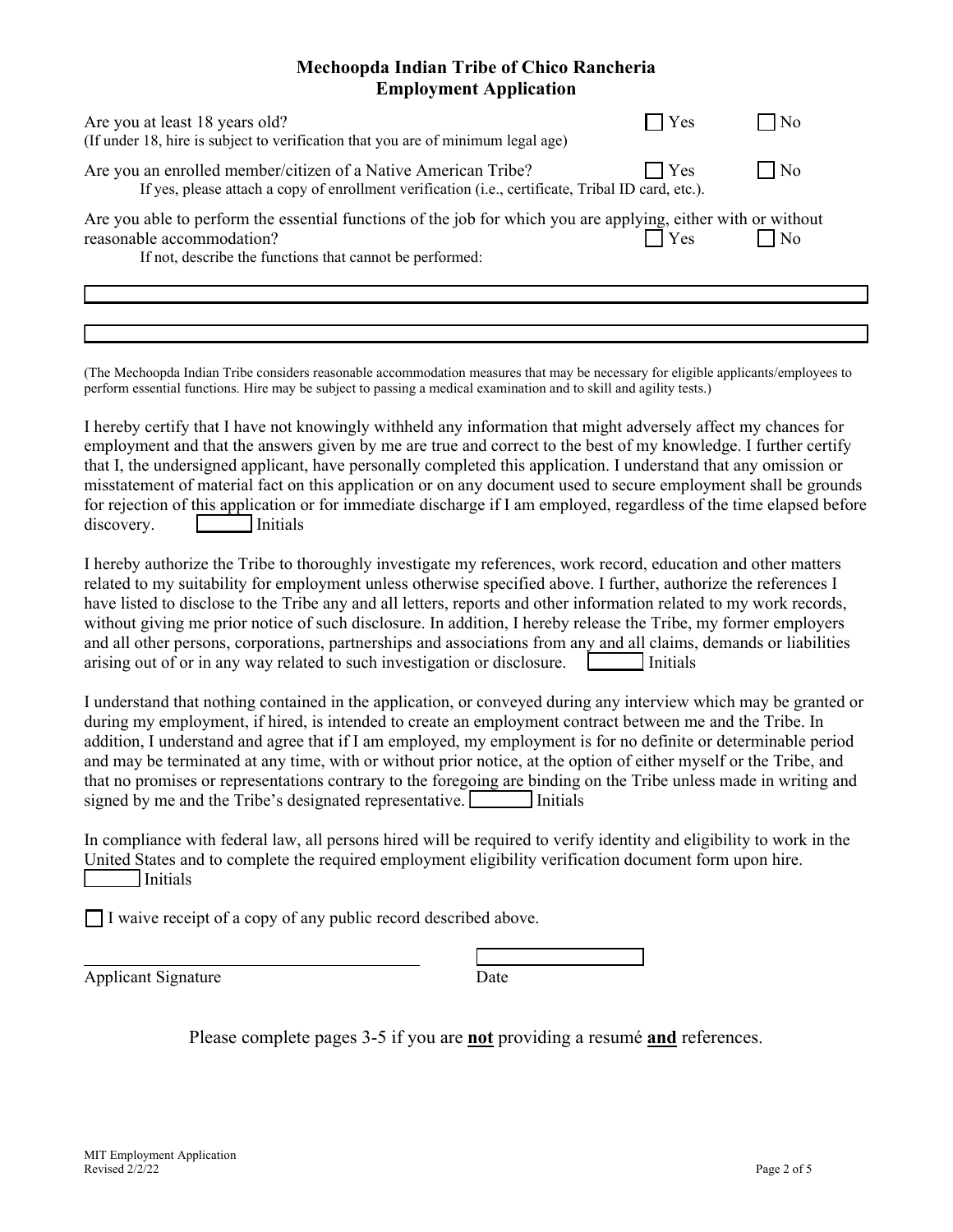# **Education, Training, and Experience**

|                                | Name | Address | Years<br>completed | Did you<br>graduate? | Name of<br>Degree or<br>Diploma |
|--------------------------------|------|---------|--------------------|----------------------|---------------------------------|
| High School                    |      |         |                    |                      |                                 |
| College/<br>University         |      |         |                    |                      |                                 |
| Vocational/<br><b>Business</b> |      |         |                    |                      |                                 |
| Health Care<br>Training        |      |         |                    |                      |                                 |
| Additional<br>School           |      |         |                    |                      |                                 |

# **Employment History**

Please provide **at least** five years of employment history.

# **Employer 1:**

| Employer                     | <b>Street Address</b>    |          |              |
|------------------------------|--------------------------|----------|--------------|
|                              |                          |          |              |
| City                         | <b>State</b>             | ZIP Code | Phone Number |
|                              | <b>Employment Dates:</b> |          |              |
| Supervisor                   |                          | From     | To           |
| Brief description of duties: |                          |          |              |
|                              |                          |          |              |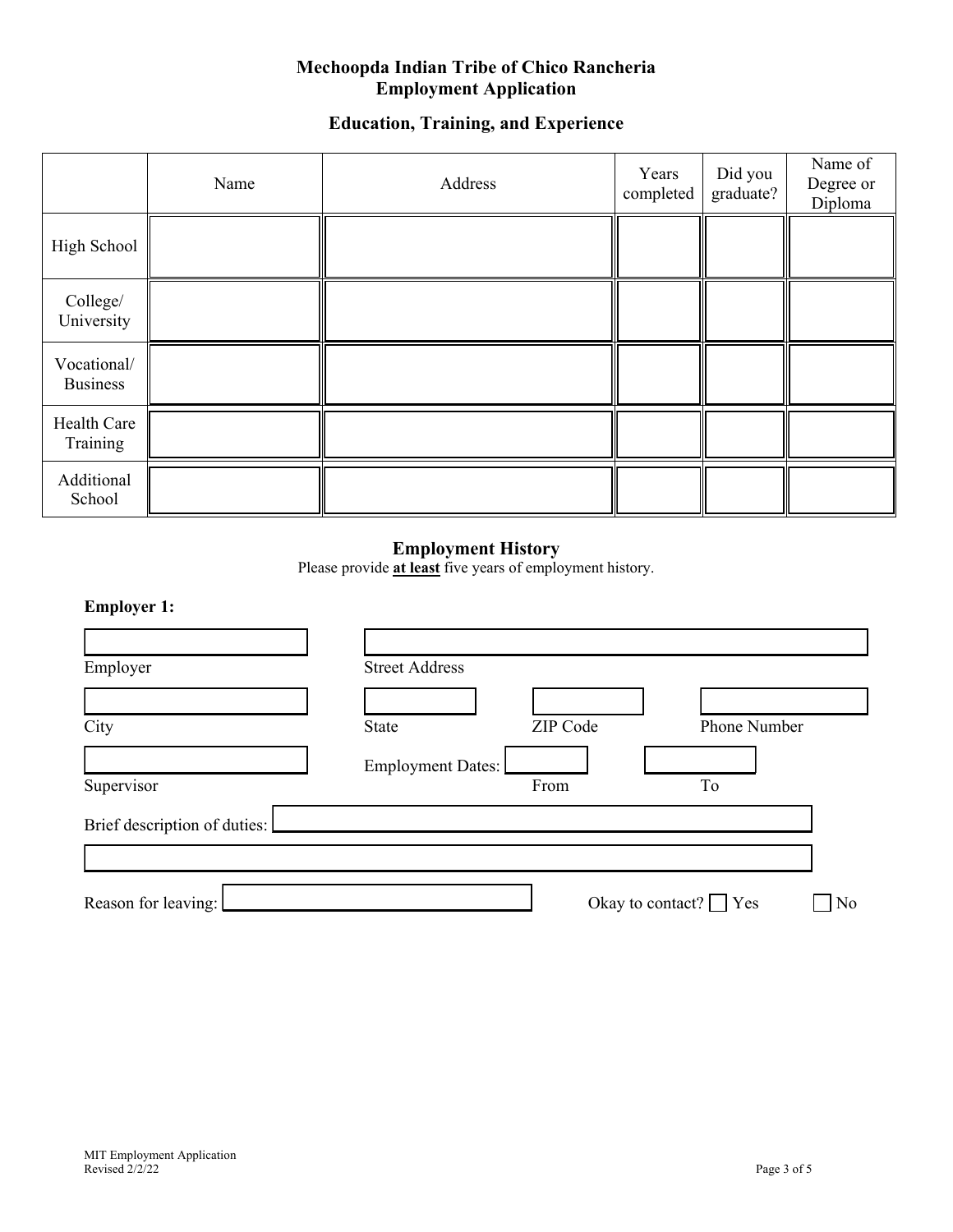| <b>Employer 2:</b>                      |                       |          |                             |                |
|-----------------------------------------|-----------------------|----------|-----------------------------|----------------|
|                                         |                       |          |                             |                |
| Employer                                | <b>Street Address</b> |          |                             |                |
|                                         |                       |          |                             |                |
| City                                    | State                 | ZIP Code | Phone Number                |                |
|                                         | Employment Dates:     |          |                             |                |
| Supervisor                              |                       | From     | To                          |                |
| Brief description of duties:            |                       |          |                             |                |
|                                         |                       |          |                             |                |
|                                         |                       |          |                             |                |
| Reason for leaving:                     |                       |          | Okay to contact? $\Box$ Yes | No             |
|                                         |                       |          |                             |                |
| <b>Employer 3:</b>                      |                       |          |                             |                |
|                                         |                       |          |                             |                |
|                                         | <b>Street Address</b> |          |                             |                |
| Employer                                |                       |          |                             |                |
| City                                    | State                 | ZIP Code | Phone Number                |                |
|                                         |                       |          |                             |                |
| Supervisor                              | Employment Dates:     | From     | $\operatorname{To}$         |                |
|                                         |                       |          |                             |                |
| Brief description of duties:            |                       |          |                             |                |
|                                         |                       |          |                             |                |
| Reason for leaving:                     |                       |          | Okay to contact? $\Box$ Yes | N <sub>o</sub> |
|                                         |                       |          |                             |                |
|                                         |                       |          |                             |                |
| List any additional skills or training: |                       |          |                             |                |
|                                         |                       |          |                             |                |
|                                         |                       |          |                             |                |
|                                         |                       |          |                             |                |
|                                         |                       |          |                             |                |
|                                         |                       |          |                             |                |

Please attach additional pages if needed.